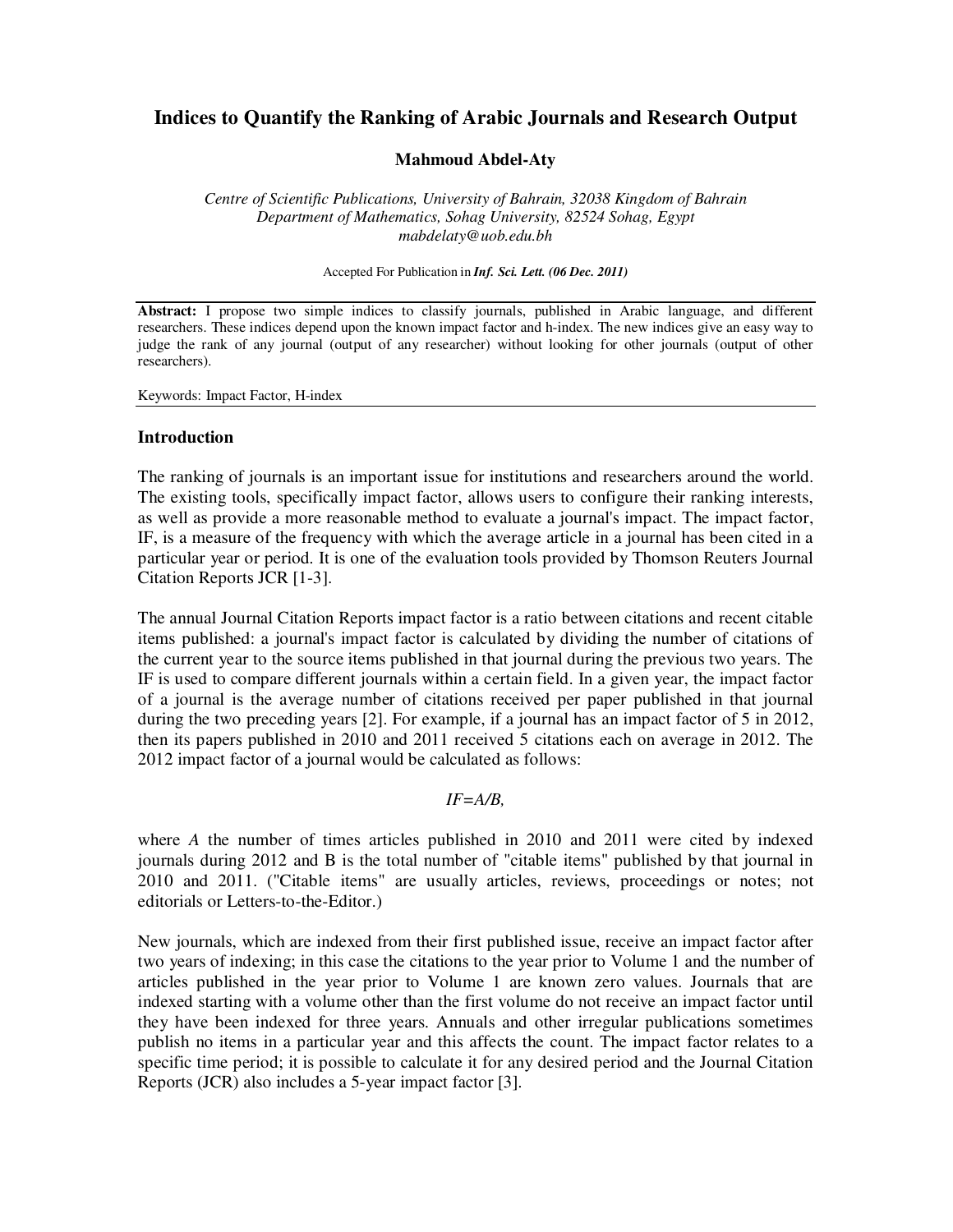In 2005, J. E. Hirsch [4] proposed an index to quantify an individual's scientific research output which is called the h-index. Hirsch defined his index as the number of papers with citation number higher or equal to h, i.e., a scientist has index *h* if *h* of his/her *Np* papers have at least *h* citations each, and the other  $(N_p-h)$  papers have no more than *h* citations each. This index is used to characterize the scientific output of a researcher in a very good way. The way of calculation h-index includes the total number of papers published over a certain period of years and the number of citations for each paper. Now the ISI (Institute of Scientific Information) Web of Knowledge indexes more than 11,000 science and social science journals [3] and uses the impact factor to report on ranking the journals. Also Scopus [5] uses the h-index to characterize the scientific output of a researcher.

Leo Egghe [6] has suggested what is called *g-*index. This index is used to quantify scientific productivity based on publication record and is calculated based on the distribution of citations received by a given researcher's publications. Given a set of articles ranked in decreasing order of the number of citations that they received, the *g-*index is the (unique) largest number such that the top *g* articles received (together) at least  $g^2$  citations. In agreement with *h-*index, the *g-*index is a number close to *h-*index for the same authors.

In this communication I introduce two alternate indices that can be used to estimate of the impact of Journals published in Arabic Language as well as scientists' cumulative research contributions.

#### **Suggested Model**

The above methods have been motivating the investigation of possible models to be applied to journals published in Arabic and also researchers who write in Arabic thereby avoiding the complications related to the use of the impact factor and h-index. On one hand there is the question of what kind of indications the impact factor (*h*-index) means. This question has already been answered [5] and it turns out to be a good indicator if we know the impact factor (*h-*index) of other journals, i.e., this number has no meaning if we do not know the other journals (researchers) impact factor (*h-*index). From this fact it follows that, in order to achieve the strongest indicators for any journal or researcher, one should think of building a model system capable of creating incoming percentage value.

For a journal's rank I suggest to use the following model

$$
AF = \left(\frac{A}{A+B}\right) \times 100,
$$

where *A* is the total number of times articles published in this journal in a preceding year were cited by indexed journals during the following year and B is the total number of "citable items" published by that journal in the preceding year. The application of this model shows the results corresponding to the impact factor, but here we can clearly know the impact of any journal without looking for the impact of other journals, since the result is a percentage between  $\theta$  and *100*.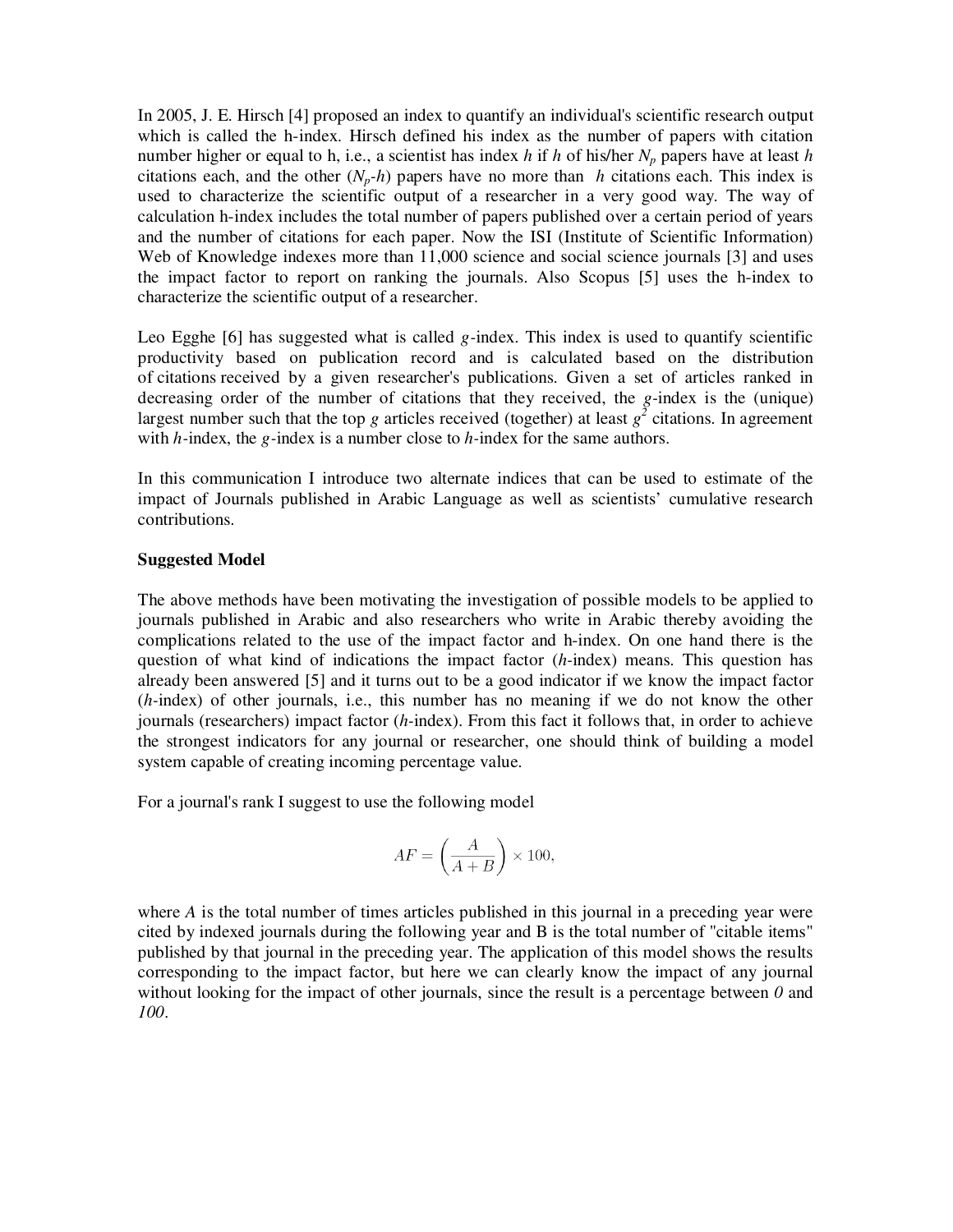

Fig. 1: Plot of *AF* as a function of the number of citations. The number of papers published in the preceding year was assumed to be 20.

In Fig. 1 we plot the relation between *AF* and the number of citations. We fix the number of published papers as *20* papers in the preceding year. It is shown that, as the number of citations is increased, the *AF* increases in agreement with the *IF*. For example, if the number of citations is *5,* then the AF is *20%.* It is interesting to note that, when the number of citations is increased dramatically compared with the number of published papers in the preceding year, the *AF*  increases by very small values. This means that this new factor is very sensitive when the number of published papers in preceding year of a journal is close to or less than the number of citations.

| Table 1   |  |      |  |      |
|-----------|--|------|--|------|
| Citations |  |      |  |      |
|           |  | 33.3 |  | 66.6 |



Fig. 2: Example of three different journals with different numbers of published papers (N) in the presiding year, where (a) N=20, (b) N=50 and (c) N=100.

From Fig. 2 it is shown that *AF* decreases if the number of published papers in a journal is increased with a fixed value of the number of citations.

For a given individual I suggest to use a modified version of the Hirsch index as follows

$$
AsF = \left(\frac{h}{h+1}\right) \times 100.
$$

From this equation it is shown that *AsF* is an increasing number according to the increasing of h, but does not exceed 100. In particular, assume that the researcher has *h-*index *1.* This